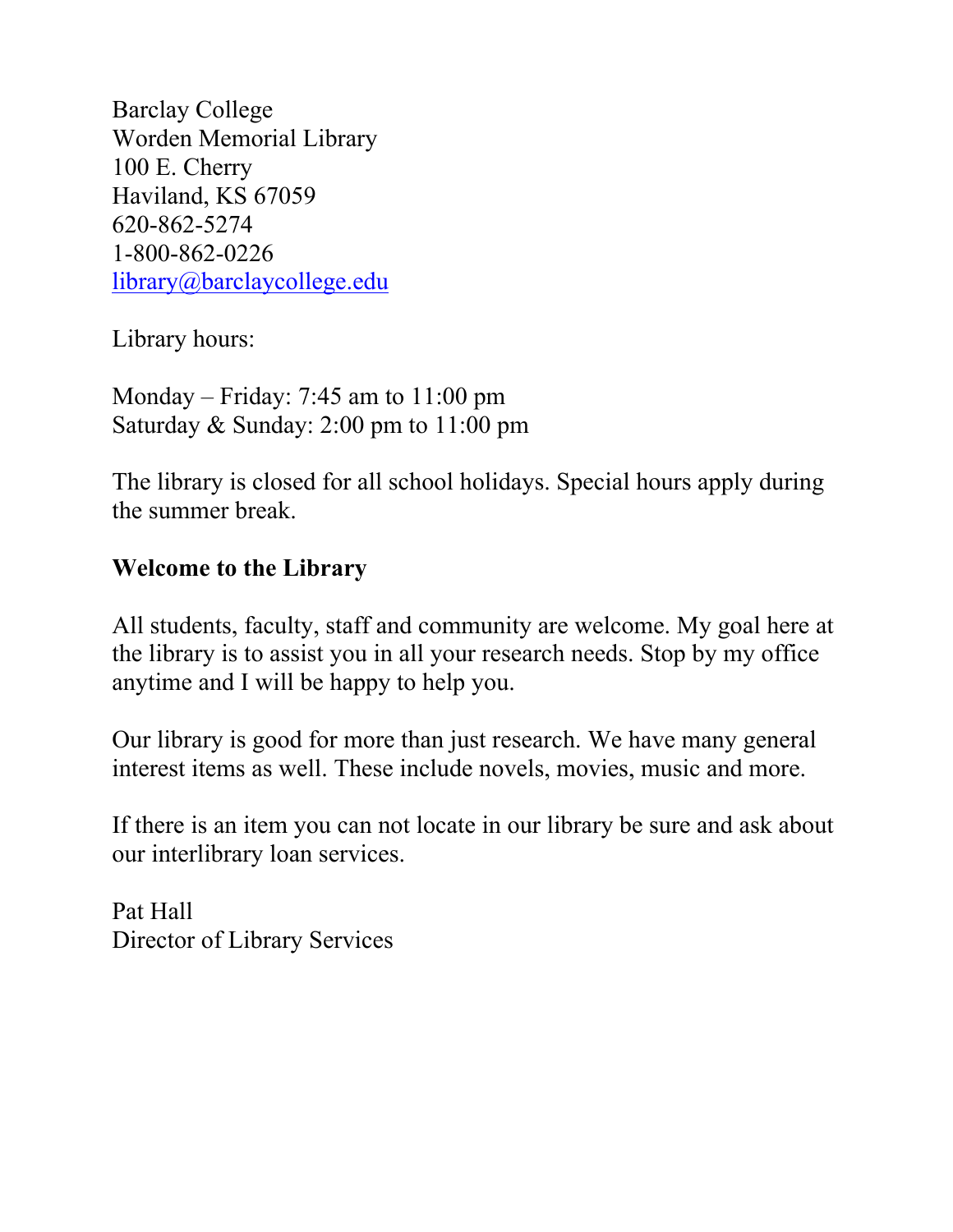### **Special Collections**

The library maintains several special collections. Following is an explanation regarding each collection and location in the library.

**Quaker:** The Quaker collection is housed in the Ernest and Myrtle Binford Quaker Room. These materials include books that are written about, for and by Quakers. The materials have a call number designation of **QUA** at the beginning of the call number.

**Reference:** Reference books contain general information about many topics that range from Bible/Theology, psychology, education, history and more. The reference collection is located in the front on the library on the short wooden shelves. These materials have a call number designation of **REF** at the beginning of the call number. These books are for in-library use only. There is a \$50.00 fine per book if any of these books are removed from the library without the permission of the library director.

**Juvenile:** Juvenile books are written for an audience that are junior high school age and younger. The library maintains this collection to aid education students and also as a service to the community as a whole. The books are located in the Education Room, which is on the west side of the building. The books have a call number designation of **JUV** at the beginning of the call number.

**Curriculum:** The curriculum is a collection of teaching materials and aids maintained to aid education students in preparing lessons for "method's" classes and for use during student teaching. These materials are located in the Education Room. The materials have call number designation of **CURR** at the beginning of the call number.

**Audio Visual:** The AV collection contains a variety of videos and DVD's. These materials are located in the Northeast corner of the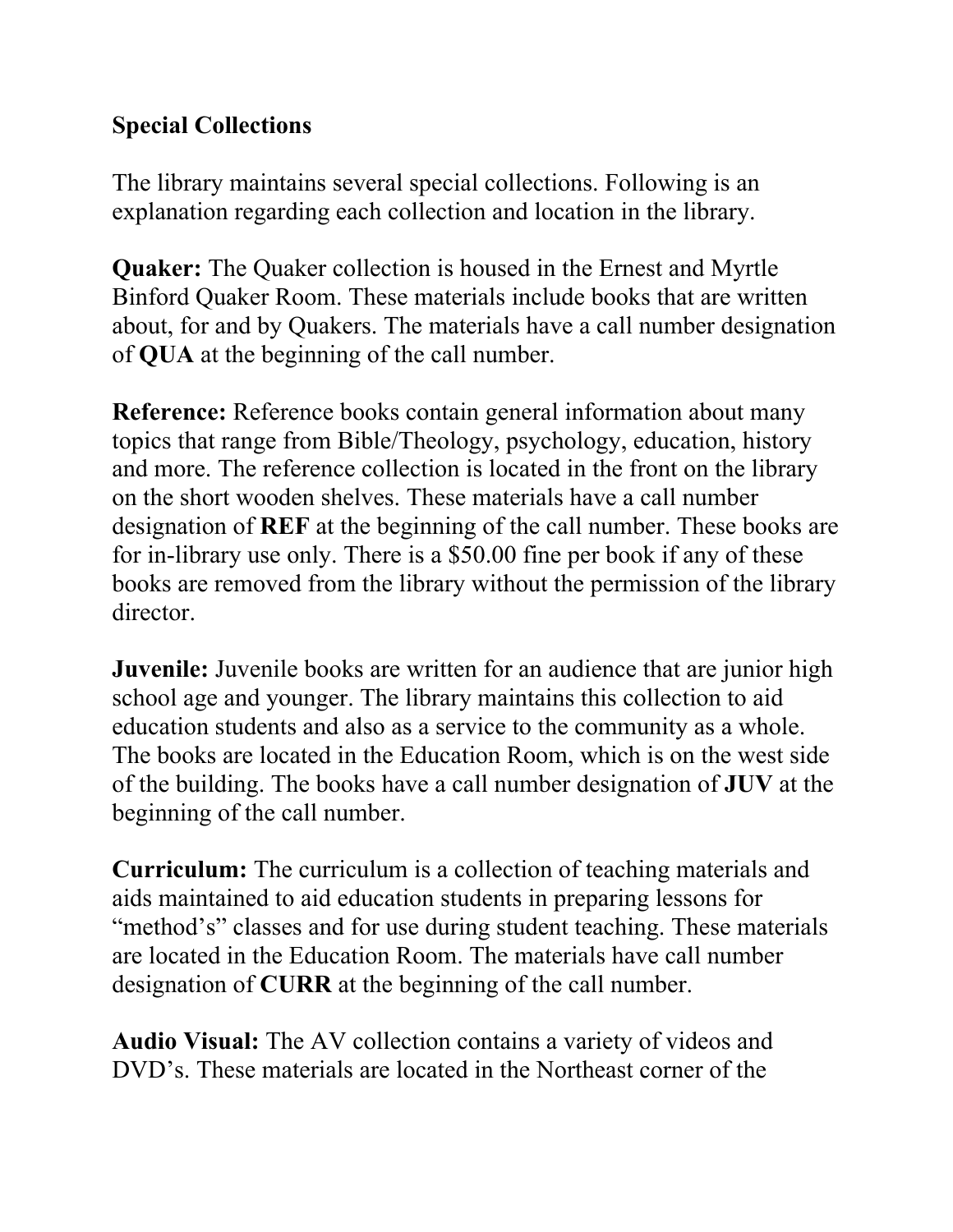library. Videos and DVD's have a call number designation of VIDEO at the beginning of the call number.

**Music:** The music collection contains CD's and records. The CD's are located in the Northeast corner of the library (by the bathrooms). Records are located behind the circulation desk. The materials have a call number designation of CD or REC at the beginning of the call number.

**Newspapers:** The library subscribes to two local newspapers. The newspapers are located near the main entrance to the library by the couches. The papers subscribed to are The Pratt Tribune, and the Kiowa County Signal.

**Antique**: Antique books are located in the Quaker room behind locked glass cabinets. These books are not for general use and special arrangements need to be made with the librarian to view.

**Periodicals**: The library maintains a collection of print periodicals. The majority of subscriptions are for periodicals that specifically relate to subjects studied at the college. There are some titles that are subscribed to for entertainment and general information such as current events, sports, and music.

Currently, the library subscribes to around 58 journals and magazines. The most recent issues are available for perusal in the main library. All back issues of the periodicals are located in the basement of the library. They are shelved alphabetically according to title and then chronologically. Back issues of some titles are not kept but are available through online databases.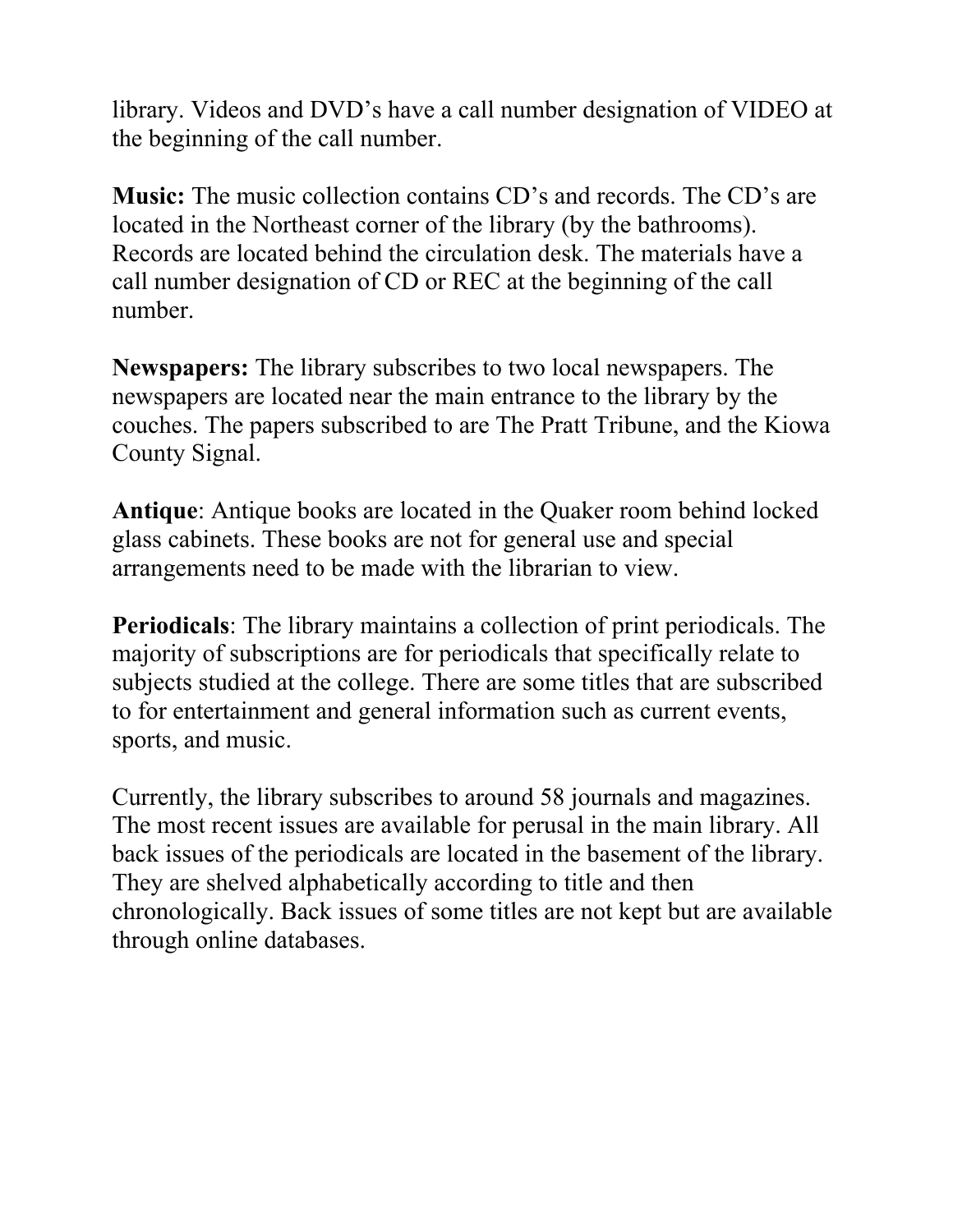#### **Reserve Materials**

Reserve materials are items that a professor or instructor would like for students to have access to for use in a class, but it is not in a convenient format for purchase or such a small portion of the material is used that they don't require students to purchase it. When this happens, the materials are placed on reserve for the entire class to have access to them. We also place course textbooks on reserve if the library owns a copy of them.

The reserve shelf is located behind the circulation desk. All materials on the reserve shelf must be requested from a library employee. There is a \$50.00 fine per book if any of these books are removed from the library without the permission of the library director.

# **Locating Materials in WML**

A classification system is a way of organizing materials in a searchable and organized manner. The Library of Congress Classification System is a complex cataloging system involving both letters and numbers in the call numbers. All of the books in the LC Classification System are located on the Worden Memorial Library Catalog, which can be accessed through the Barclay College website.

The easiest way to search for materials, unless you are looking for a specific item, is to use a keyword search, which is the default. A keyword search searches for your search term in the author, title, subject and notes fields. Limiting the search to the author, title, or subject field may perform more specific searches.

An expanded search may also be performed to limit a broad search. For example, you want to do a keyword search for Egypt, but you don't want to find materials that have an author with the last name of Egypt. So you expand your search to look for the keyword Egypt and not author Egypt.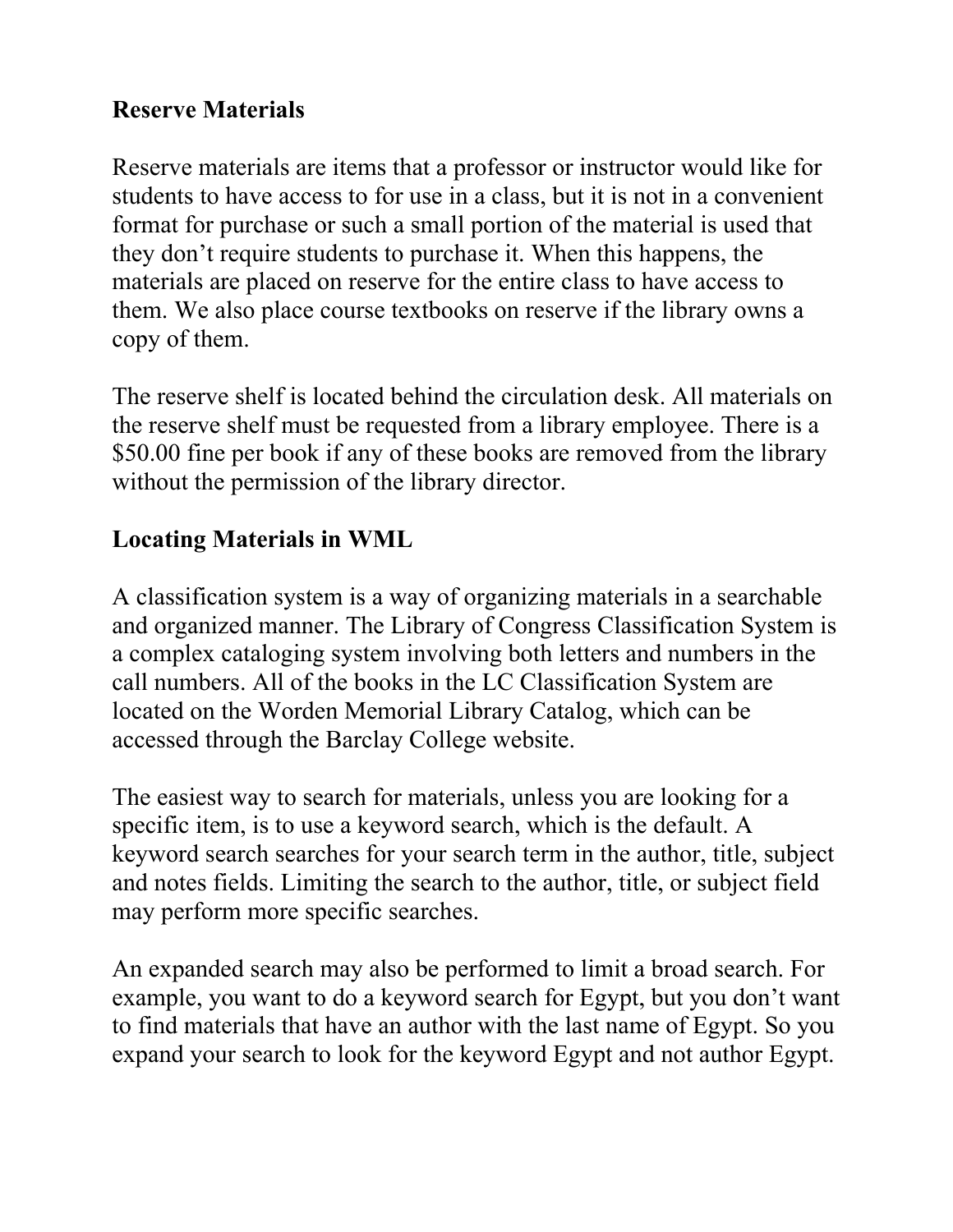Another handy feature is the hyper-links that exist within the catalog. Anything that appears in blue text and is underlined is a hyperlink. Clicking on one of these will send you to other materials with the same author, materials with the same title, or materials with that subject. Exploring these links may greatly increase the number of research materials. Another great feature is the web-links; many materials have a link to a related web-site.

Call number guides are on the end of each bookshelf to help in locating materials. Until a person becomes familiar with the way materials are arranged in the LC system, it can be somewhat difficult to locate books. If you need help finding something, please enlist the help of the library director or one of the student library staff.

Browsing is another way to locate materials. Since the materials are arranged by subject it is always a good idea to take a look at the materials that are shelved around the one you are looking for.

#### **Circulation Policies**

Different loan and fine policies are in effect for different types of materials. This next section details the loan periods and fine amounts for the various material types.

**Books**: Books taken from the regular stacks, Quaker room, Juvenile, and curriculum have a three-week checkout period. Books may be renewed for an additional three weeks by bringing the book back to the library. Fines for overdue books are \$.10 a day up to a maximum of \$5.00.

If the book is not renewed or returned at the end of this period, a replacement fee will be charged for the cost of the book plus the \$5.00. The total cost will be placed on the student bill in the business office until the book is returned or the fine is paid in full. An unpaid fine and/or an unreturned book will also result in a hold being placed on a student's transcript.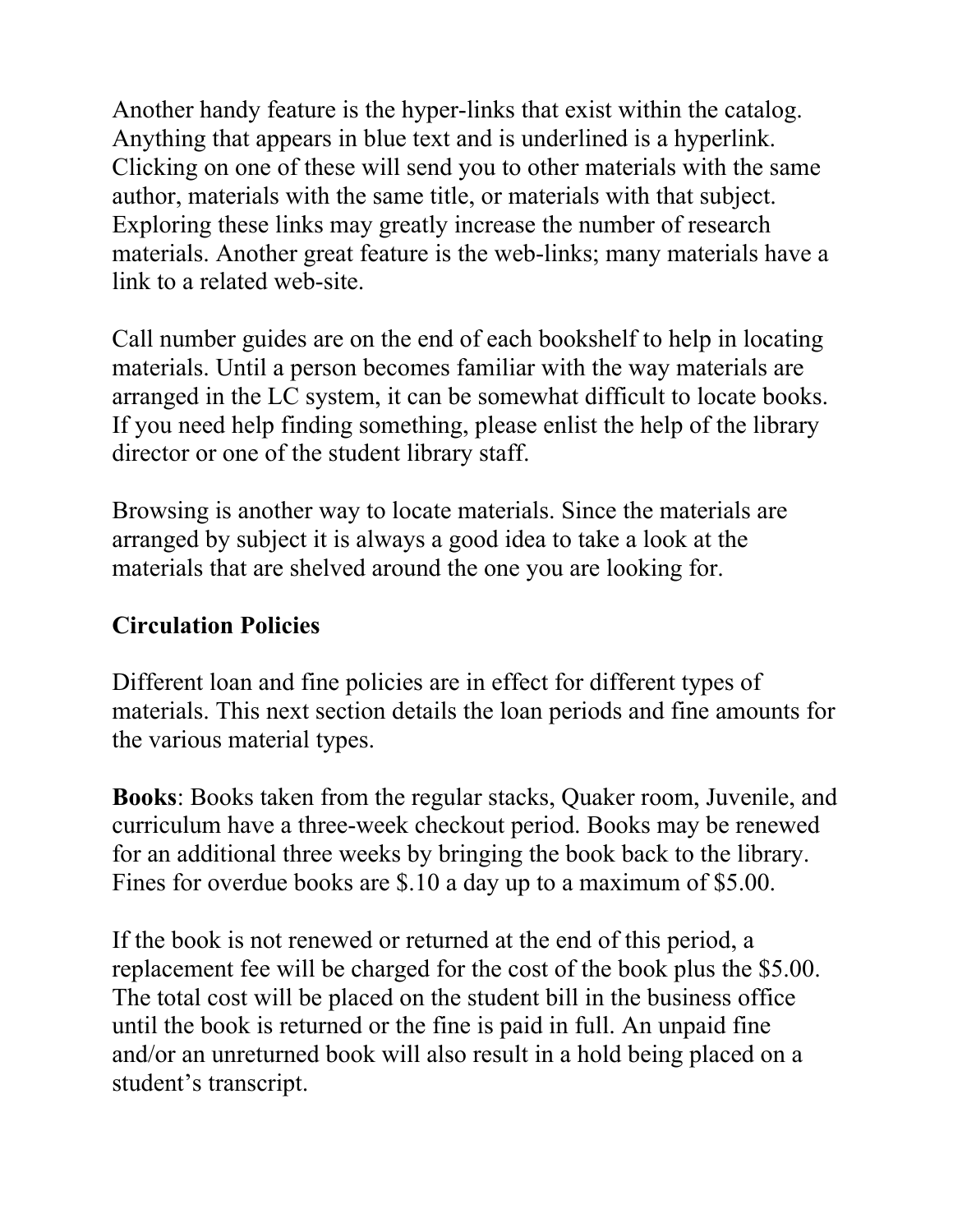**Audiovisual**: Videos, DVD's, records, and CD's may be checked out for three weeks. AV materials may be renewed for an additional three weeks by bringing the item back to the library.

Fines for overdue AV materials are \$.10 a day up to a maximum of \$5.00. If the material is not renewed or returned at the end of this period, the replacement fee will be charged for the cost of the material plus \$5.00. The total cost will be placed on the student bill in the business office until the material is returned or the fine is paid in full. An unpaid fine and/or an unreturned material will also result in a hold being placed on a student's transcript.

**Periodicals**: Periodicals, or magazines, may be checked out for a period of three weeks. They may be renewed by phone, email, or in person for additional time.

Fines for periodicals are \$.10 per day up to a maximum of \$5.00. If the periodical is not renewed or returned at the end of this period, a replacement fee will be charged for the cost of the periodical plus \$5.00. The total cost will be placed on the student's bill in the business office until the periodical is returned or the fine is paid in full. All fines must be paid before any finals can be taken and the permit paper signed.

**Antique**: Antique books are non-circulating materials that must remain in the library building. The use of these materials is closely monitored and is only allowed by the permission of the library director.

**Reference**: Reference books are non-circulating materials. This means that they are not allowed out of the library building for any reason except by permission of the Library Director. Removal of a reference book from the library is subject to a \$50 per item fine.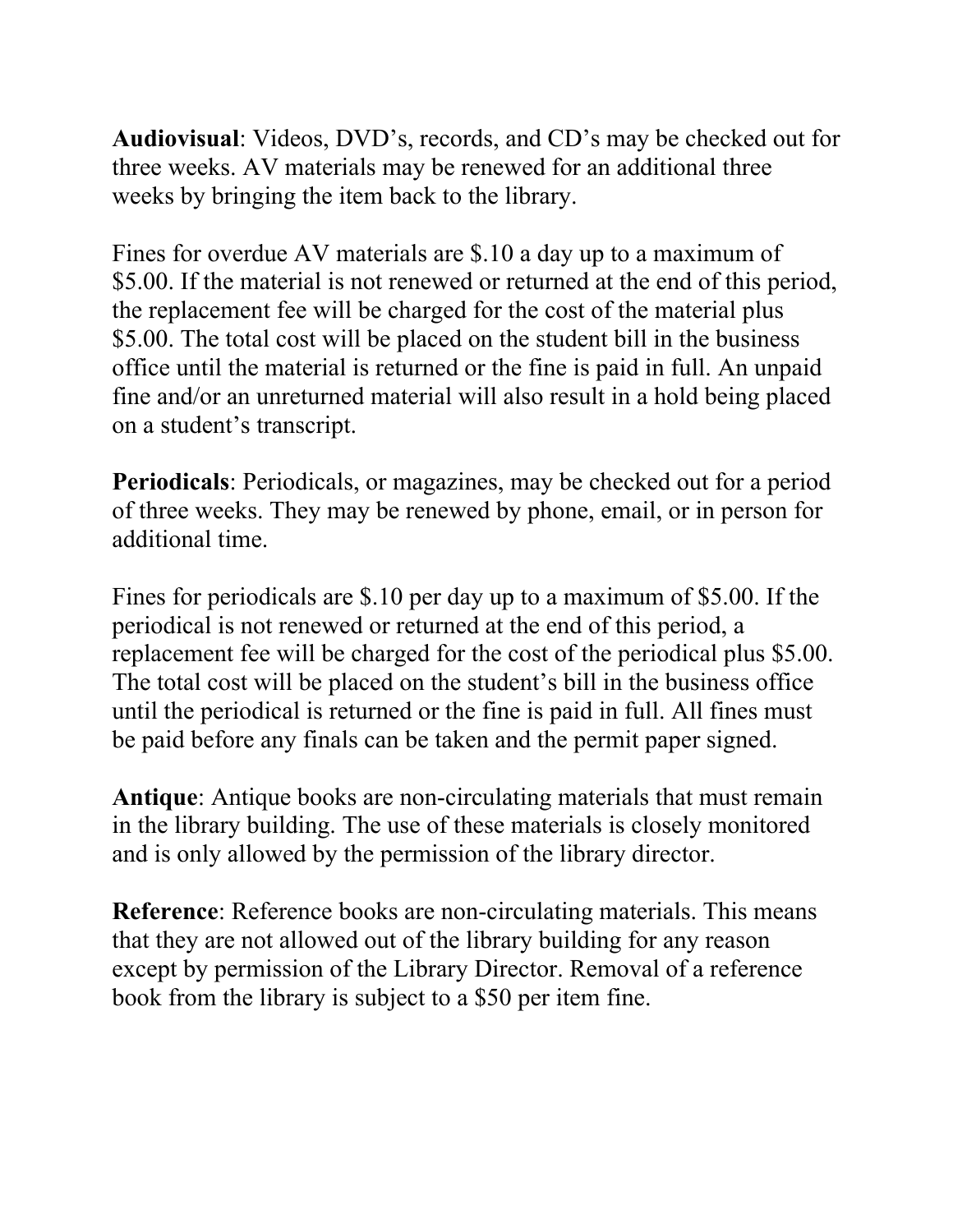# **Kansas Library Catalog**

After completing research using the resources in WML, a student's next step in finding other books is the Kansas Library Catalog. The Kansas Library Catalog, of KLC, is an online catalog sponsored by the Kansas State Library. It is a comprehensive catalog that includes the holdings of all the public, academic, school and many special libraries across the state of Kansas. The holdings include many items besides books. This includes: videos, maps, government documents, records, microfilm, periodicals, sound recordings, and much more. Currently, there are more than four million materials listed on the KLC.

Searching on the KLC works very similarly to searching on WML's catalog. Request for assistance in searching for materials may be made from the library director or a library staff member.

Most of the materials listed in the catalog may be borrowed at no charge to the student. A few exceptions apply, mostly to special libraries such as medical or law libraries where a fee is charged for borrowing or copying materials. The student is responsible for paying these charges and will be informed of any charges before the material(s) are ordered.

#### **InterLibrary Loan**

Interlibrary Loan or ILL is a free service to all current students and employees of the college. Since the materials borrowed are the property of other libraries, a few limits exist to maintain the libraries borrowing privileges.

Due to limited loan periods and restrictive renewals, only five books may be checked out through ILL at any one time. As soon as any of the books are returned, another book may be borrowed. Books may be borrowed at no charge. The only exception to free loans is when certain law and medical law libraries charge for loans. Students are responsible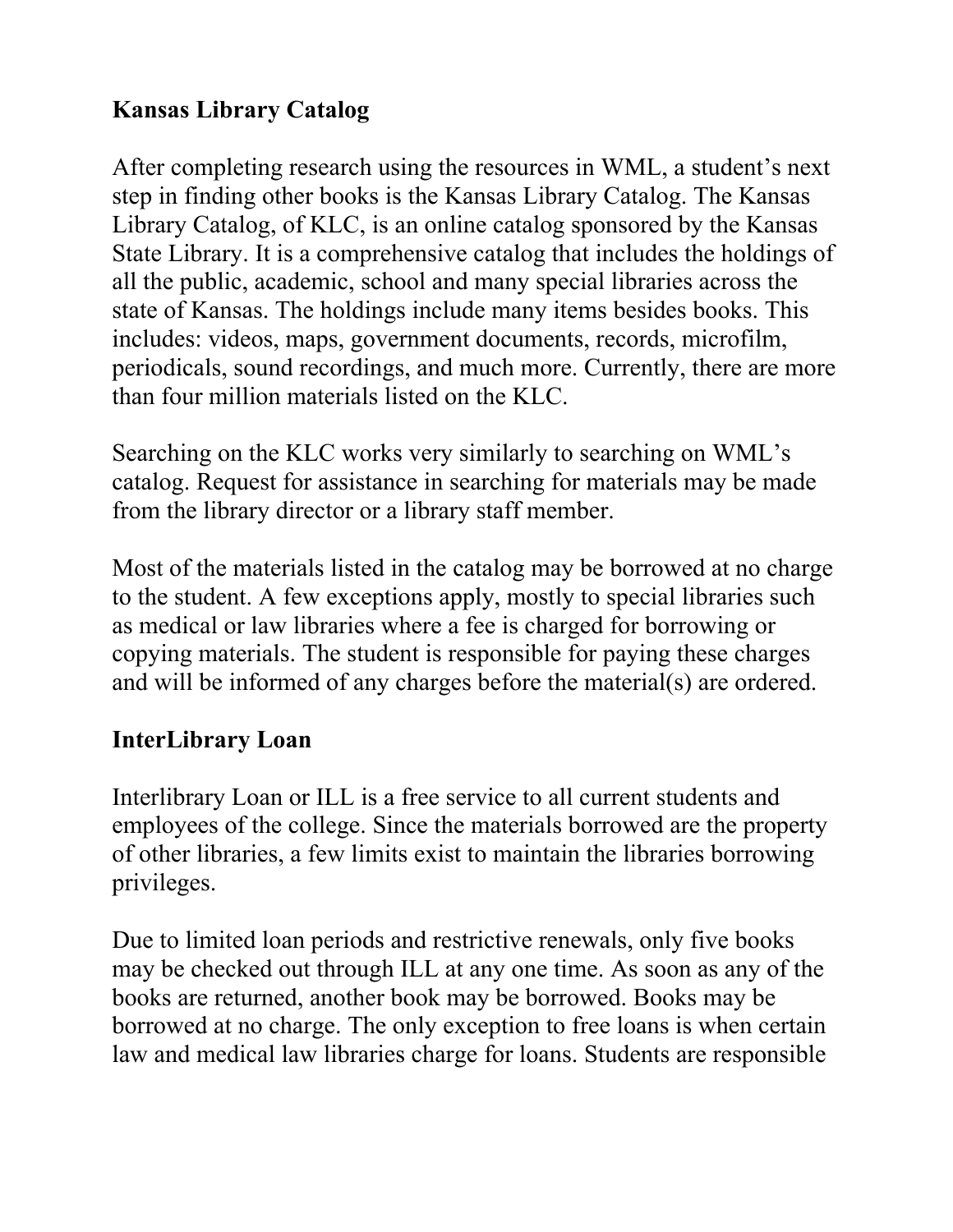for paying any fees and will in informed of any possible fees before the item is borrowed.

No textbooks, audio versions of textbooks will be ordered through ILL. Textbooks are considered a part of the cost of attending college and it is the student's responsibility to obtain them. Also, no re-ordering of returned ILL materials is allowed. Generally, a renewal date is given with the book and it is expected that if the student will need the book for a longer period, they will request a renewal.

The main purpose of ILL is for academic use, but the library exists to also meet students' personal library needs as well. So even if the item requested is not for academic use, it may still be borrowed.

When borrowing ILL materials, it is a good idea to allow a week from the order date to receive the materials. ILL materials that are needed in less than a week from the order date will not be ordered.

Due dates on ILL materials are strictly enforced. A renewal is not always guaranteed and must be requested from the lending library by the renewal date. No renewals will be requested for books that are already past the renewal date.

Fines for ILL materials are \$1.00 per item per day for the first two days, \$2.00 per item per day every day after that up to a maximum fine of \$20.00 and a loss of borrowing privileges. ILL privileges may not be renewed until the following academic semester.

Journal articles may also be obtained through ILL. This is also a free service. Generally, the lending library will make a copy of the article and send the copy. The student may keep this article; it does not have to be returned. There is not limit on the number of articles that may be ordered at one time. Articles that come from journals the library has in its collection will not be ordered, nor will articles that the library has electronic access to.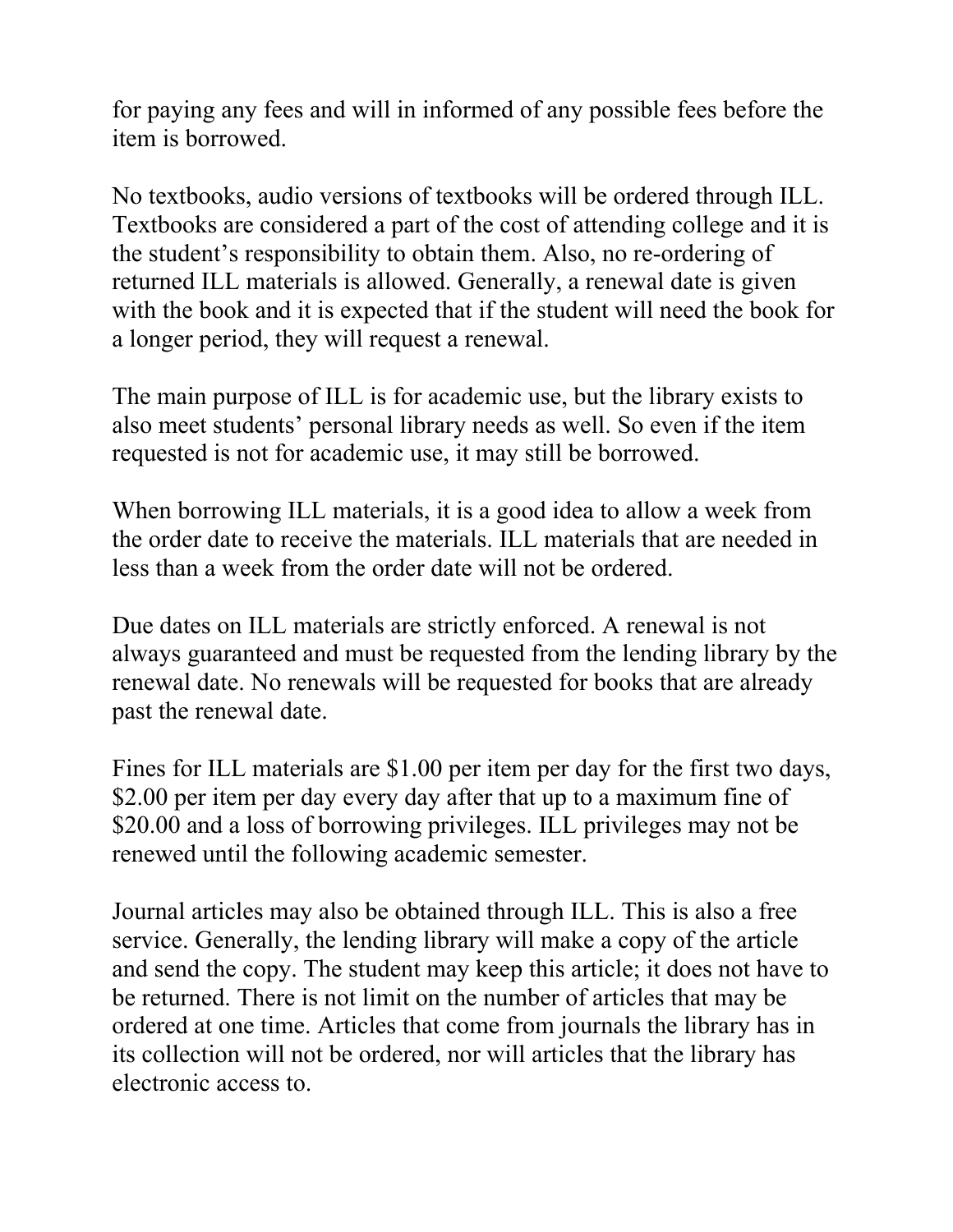Students will be notified of all information regarding ILL via their school e-mail address or an alternate address that they have provided to the network administrator.

## **Online Resources**

The library subscribes to several online databases that provide both indexing and full-text articles. The following is a description of each database and advice on the best ways to use each of them.\

The library maintains a web page that contains links to all of the resources described here. The link is:

<http://www.barclaycollege.edu/resources/library>

Once at the website, or link page, clicking on any of the links will cause a logon screen to appear. A student's user id and password must be entered here. Once the password is entered, another link page will appear. This page contains the direct links to the databases. These links may be used either in the library, the computer lab, in a dorm-room, or at home.

Some of the more popular and helpful databases are EBSCOhost, Global Road Warrior, and Opposing Viewpoints (located inside the InfoTrac database link).

#### **EBSCOhost**

EBSCOhost is a collection of databases. Access to 46 distinct databases is available here. Some of the more popular and useful of these databases are:

#### **Academic Search Premier**

The world's largest academic multi-disciplinary database, *Academic Search Premier* provides full text for nearly 4,000 scholarly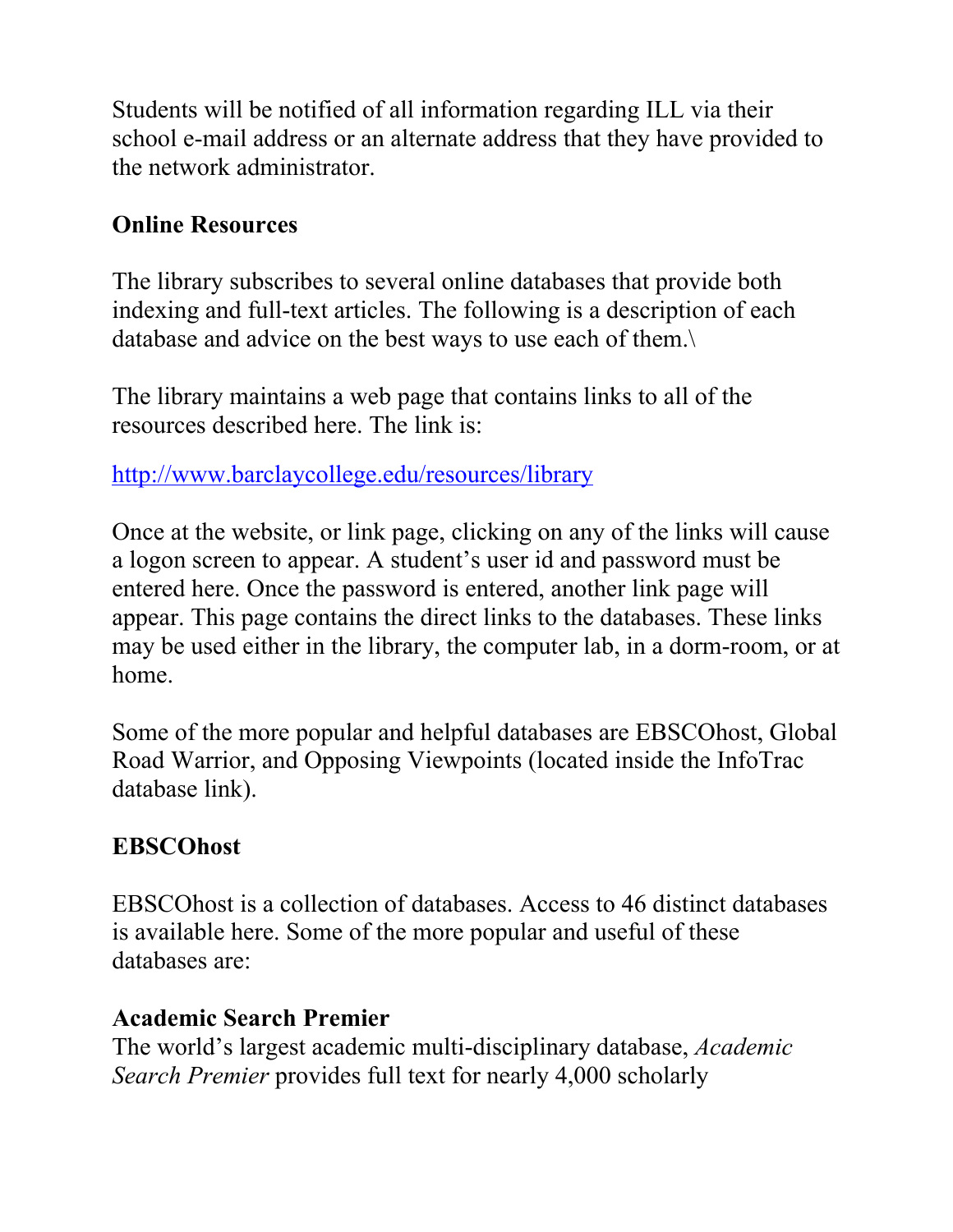publications, including full text for nearly 3,100 peer-reviewed journals. Coverage spans virtually every area of academic study and offers information dating as far back as 1975. This database is updated on a daily basis.

#### **Business Source Premier**

As the world's largest full text business database, *Business Source Premier* provides full text for nearly 3,300 scholarly business journals, including full text for more that 1,000 peer-reviewed business publications. Coverage includes virtually all subject areas related to business. This database provides full text (PDF) for more than 300 of the top scholarly journals dating as far back as 1922. This database is updated on a daily basis.

### **PsycARTICLES**

PsycARTICLES®, from the American Psychological Association (APA), is a definitive source of full text, peer-reviewed scholarly and scientific articles in psychology. It contains more than 153,000 articles from nearly 80 journals published by the American Psychological Association (APA), its imprint the Educational Publishing Foundation (EPF), and from allied organizations including the Canadian Psychological Association and the Hogrefe Publishing Group. It includes all journal articles, book reviews, letters to the editor, and errata from each journal. Coverage spans 1894 to the present and nearly all APA journals go back to Volume 1, Issue 1.

#### **Religion and Philosophy Collection**

Religion & Philosophy Collection<sup>™</sup> provides extensive coverage of such topics as world religions, major denominations, biblical studies, religious history, epistemology, political philosophy, philosophy of language, moral philosophy and the history of philosophy. With more more than 300 full text journals, the Religion & Philosophy Collection is an essential tool for researchers and students of theology and philosophical studies.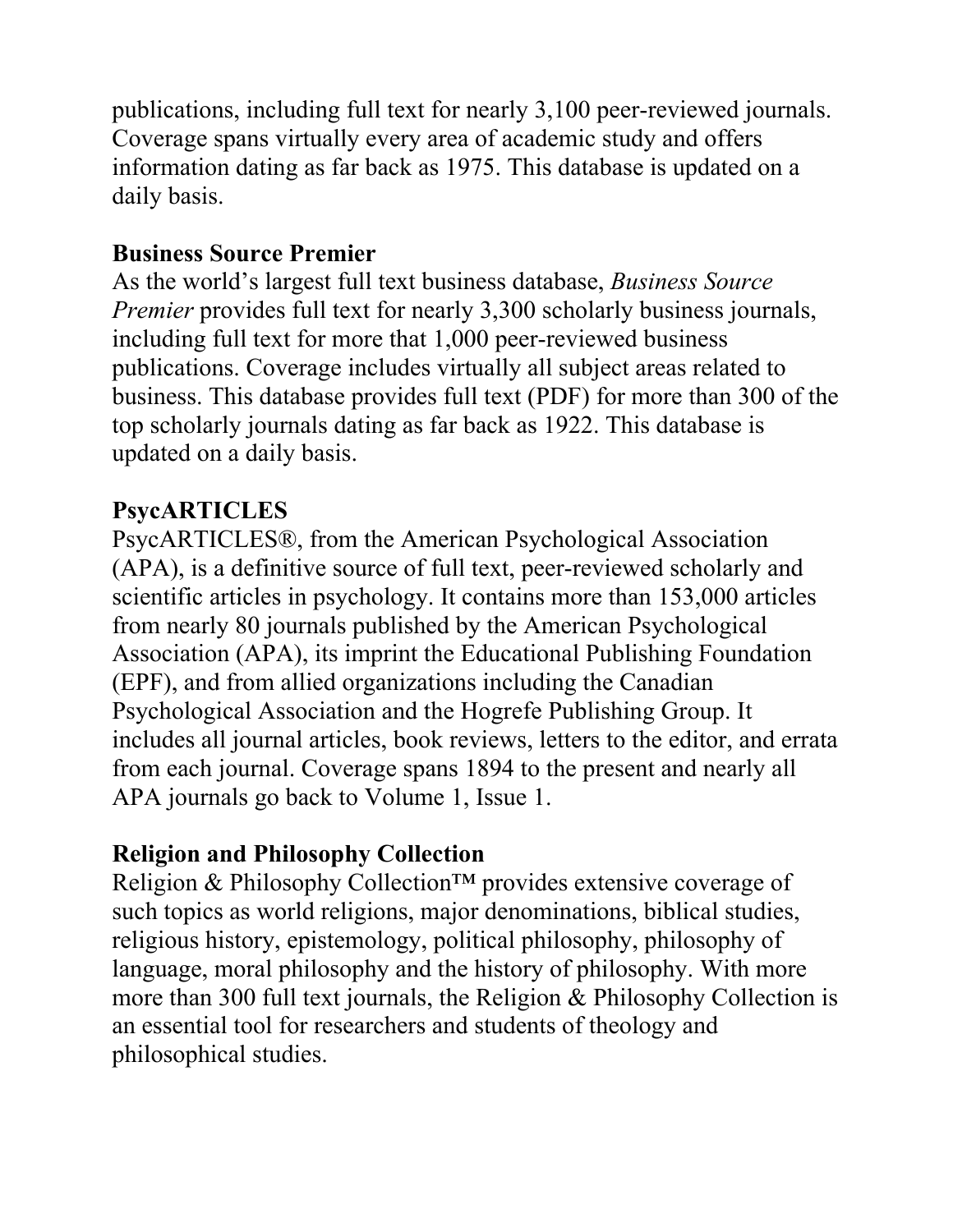# **ERIC**

ERIC, the Education Resource Information Center, contains more than 1.3 million records and links to more than 323,000 full-text documents dating back to 1966.

#### **Psychology and Behavioral Sciences Collection**

Psychology & Behavioral Sciences Collection is a comprehensive database covering information concerning topics in emotional and behavioral characteristics, psychiatry & psychology, mental processes, anthropology, and observational & experimental methods. This is the world's largest full text psychology database offering full text coverage for nearly 400 journals.

# **Accessing EBSCOHost**

Access to EBSCOHost for users with a computer id and password is relatively simple. From [www.barclaycollege,edu/link.htm](http://www.barclaycollege,edu/link.htm) simply click on the EBSCOHost link and enter your id and password. This may be done on any of the library computers, in a dorm room, or at home, as long as there is Internet access. For those who do not have a user id and password head to [www.ebscohost.com](http://www.ebscohost.com). You will be asked for an id and password. Please call the library at 620-862-5274 for login information. Multiple databases may be searched at once, but it is recommended to search each on its own since the types of information in each database vary as well as the format in which it is presented.

The databases contain a mixture of full-text articles as well as citations for articles. It is easily limitable to full-text articles if research is being accomplished at the last minute. Once again, articles may be read, or skimmed, online before printing, or may be ordered through interlibrary loan if only a citation is supplied.

Please take the time to at least skim through the articles before printing the full-text version, since many of the articles are lengthy and take much time, ink and paper to print.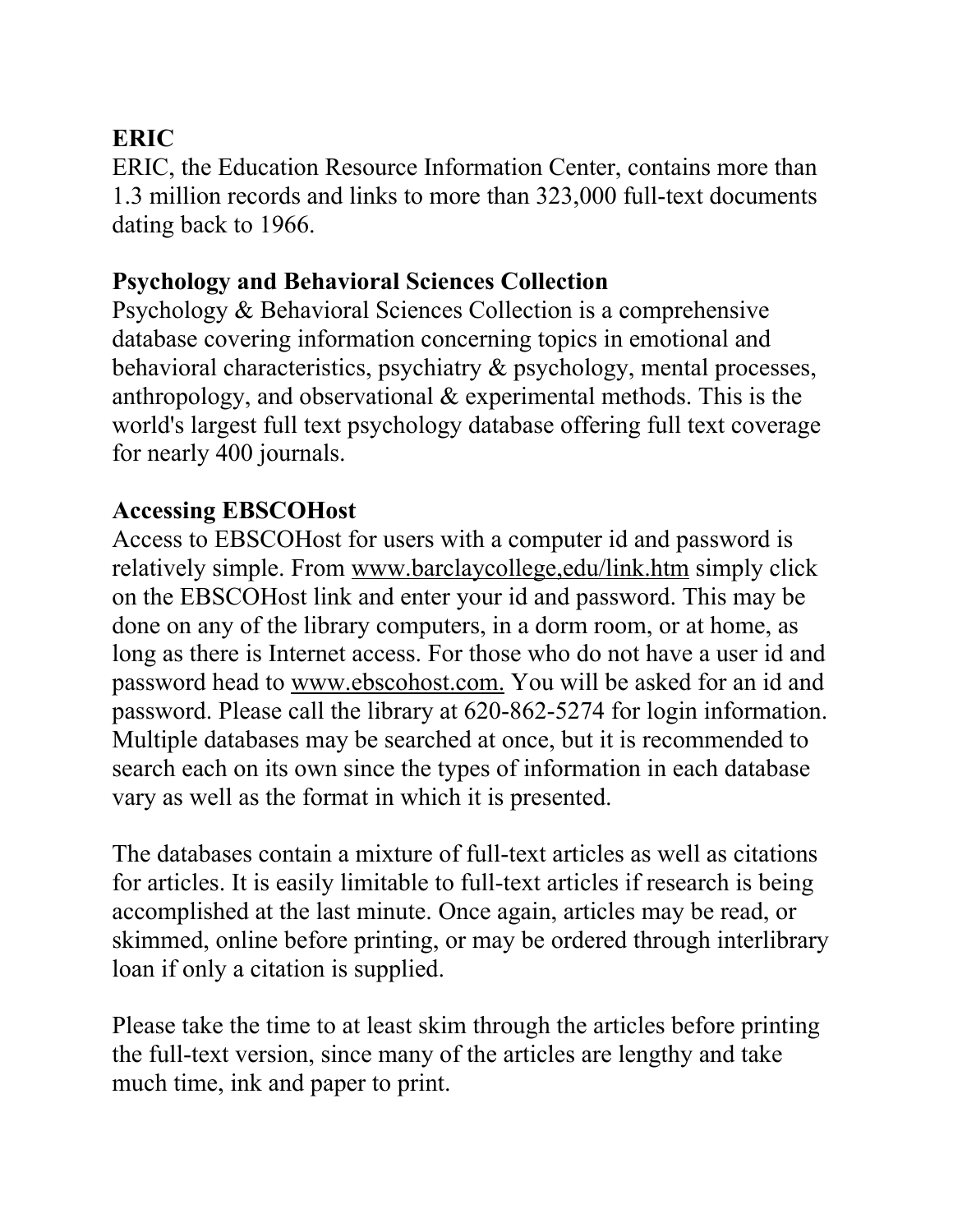If an article is found that needs to be ordered through interlibrary loan, there are a few simple steps to follow to ensure that it will be obtained for you. If there are multiple, or single articles, click on the icon to add it to your folder.

The folder will save all items until they are deleted from the folder or the session is ended. So, if research is being done on more than one subject, all articles may be printed at once and all citations may be emailed at once. When all wanted articles have been located, enter the folder, it will tell you how many items are in the folder. Print the full-text articles and then remove them from the folder and the remaining citations may be emailed to the interlibrary loan department. To do this, follow these steps:

Enter the email address:

Library @barclaycollege.edu In the subject line type your name Uncheck the box that says "full-text" Click on send

Articles will be ordered through interlibrary loan. Students will be notified via email when requested articles arrive at the library.

#### **Research Assistance**

Research assistance is available from the librarian to all students on an as needed basis. Research assistance includes the following:

Refining a topic Defining search terms Help using an index, database or card catalog Locating materials in the library Research assistance does not include: Selecting a topic Selecting materials Viewing or analyzing research material